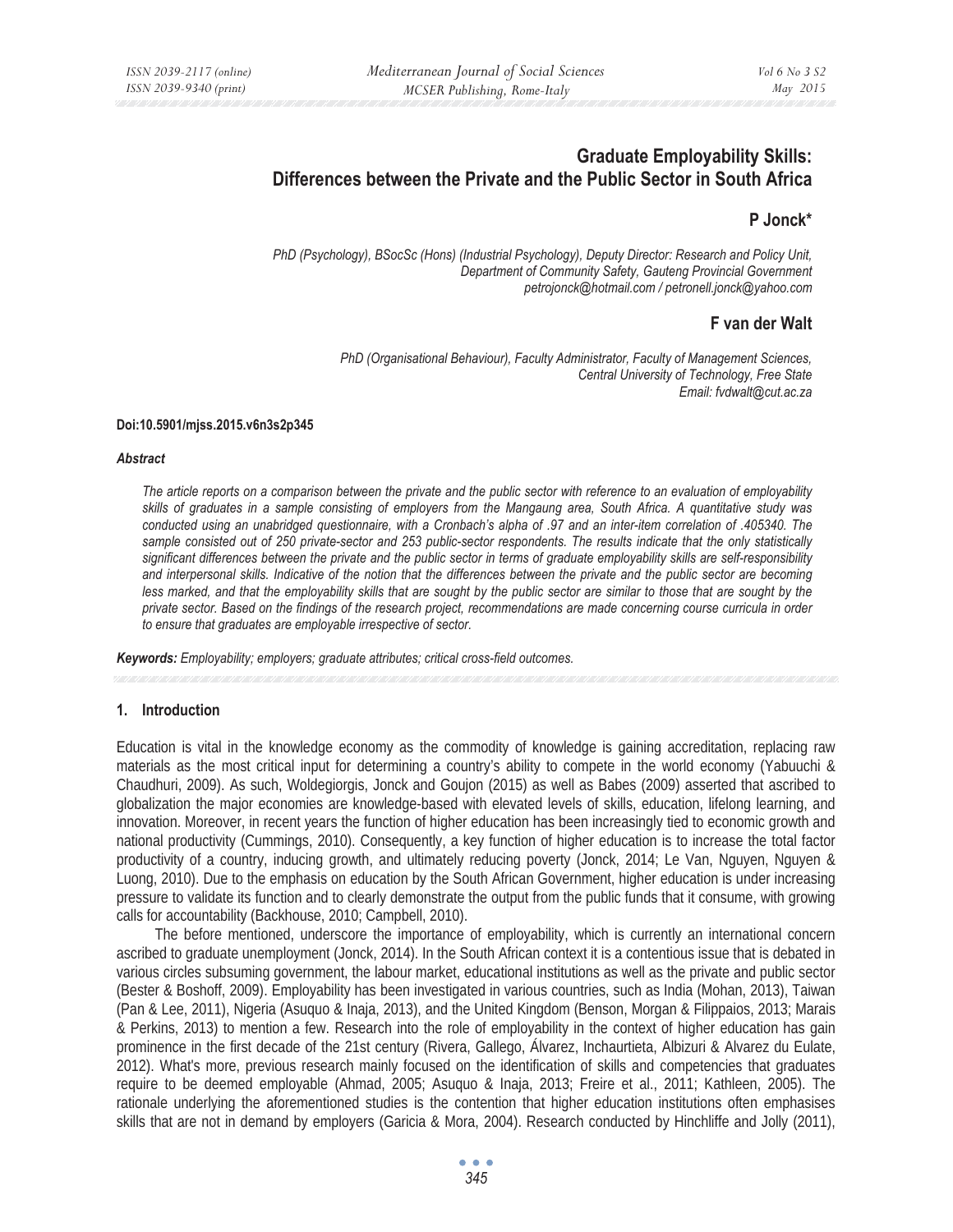referring to the work of Cranmer (2006), concluded that there was no statistically significant relationship between the provision of enhanced skills at higher education institutions and increased probability of employment. As a result, the efficacy of skills provision in higher education is called into question, as employers' voice concern over the employability of graduates (Cummings, 2010; Hinchliffe & Jolly, 2011). Furthermore, Asuquo and Inaja (2013) noted that the majority of research investigating employability from the employers' perspective has been qualitative in nature.

Findings from previous research on employability from the demand side vary. According to Benson, Morgan and Fillipaios (2013) social skills and inherent personality traits are deemed as more important than technical skills or a degree qualification as these traits are pivotal to ensure career development. While, Asuquo and Inaja (2013) reported that continuous learning, networking, teamwork, persistence, organizational skills, risk taking, optimism, and flexibility were the most important qualities that graduates should possess. Freire, Álvares and Montez (2011) found that other competencies, such as communication, leadership, customer service, understanding, and emotional intelligence, were the most valued competencies needed for work performance. While, Rivera and colleagues (2012) asserted that the most valued characteristics needed to find employment are related to interpersonal skills, teamwork, people skills, responsibility, effort, and willingness to learn. Thus, one may conclude that although authors agree that skills other than subject content are essential for securing and maintaining employment, the individual skills, competencies, and personality traits that have been identified in different countries as being pivotal are not universal.

For the sake of clarity, employability from the demand said refers to knowledge, skills, attitudes, and commercial understandings that enable graduates to contribute meaningfully to the achievement of organisational objectives after commencement of duties (Omar, Manaf, Mohd, Kassim & Aziz, 2012). Knowledge specifically refers to the basic theories, concepts, models, and facts that constitute the core content of an academic discipline (Hennemann & Liefner, 2010). Skills, on the other hand, subsume the ability to master the methods that are utilised within a particular disciplinary field. Competence is defined as the ability to use both knowledge and skills in the context of the labour market, and it would include attitudes and commercial understandings. Crossman and Clarke (2010) regard employability as a psycho-social construct that comprises a range of individual characteristics, facilitating adaptive overt behaviour to maintain ongoing employment in a rapidly changing economic landscape. For the purposes of this article, employability will be seen as having four broad interrelated components, namely skilful practices (communication, and management of time, self, and resources), specialisation in a field of knowledge (academic skills), Self-efficacy subsuming personal identity and selfworth, and meta-cognition (self-awareness, and the ability to reflect on actions) as defined by Yorke and Knight (2006). In discourse emanating from South Africa, these components of employability are similar to the notion of applied competence (Parker & Griesel, 2009).

Despite the fact that authors often refer to employability skills as universal and competencies that are needed, irrespective of job category and level (Ju Zhang & Pacha, 2012) it is worth asking whether the public and private sector require the same employability skills, ascribed to the dissimilar business philosophies that underpin these two sectors. Numerous research studies have focused on the private sector, with a paucity of studies having investigated employability in the public sector (Selvadurai, Choy & Maros, 2012). As such, Kroukamp (2007) and Chelechele (2009) argue that higher education, as the responsible party for fostering competencies and skills, should take cognisance of and adopt curricula to address the demands and realities faced by public servants. Research as to how the skills demand between the public and private sector differ within the South African context could however not be found. Against this background, the current study sought to compare graduate employability skills across the public and the private sector. The secondary objective is to determine how the two respective sectors evaluated graduates' employability skills.

## **2. Theoretical Framework**

Various theories have been used as theoretical framework in different disciplines to underpin the employability debate. Within the field of Sociology of Education, two theoretical paradigms have been highlighted in previous research, namely the consensus and the conflict theory on graduate employability (Selvadurai et al., 2012). The consensus theory focuses largely on stability within society and the socialization of community members into norms and values on which society agrees upon. As such, individuals and social institutions work in conjunction, or in consensus, to sustain equilibrium (Matsepe, 2002). The consensus theory of employability is based on the belief that human capital injection through generic skills development will ensure employability of graduates and accelerated career development (Selvadurai et al., 2012).

Scholars that subscribe to the conflict theory of employability take into consideration the fact that society is characterised by inequalities in wealth, power, as well as status, and that these inequalities create conflict between individuals and social groups (Matsepe, 2002). This theoretical paradigm underscores the employer-academia conflict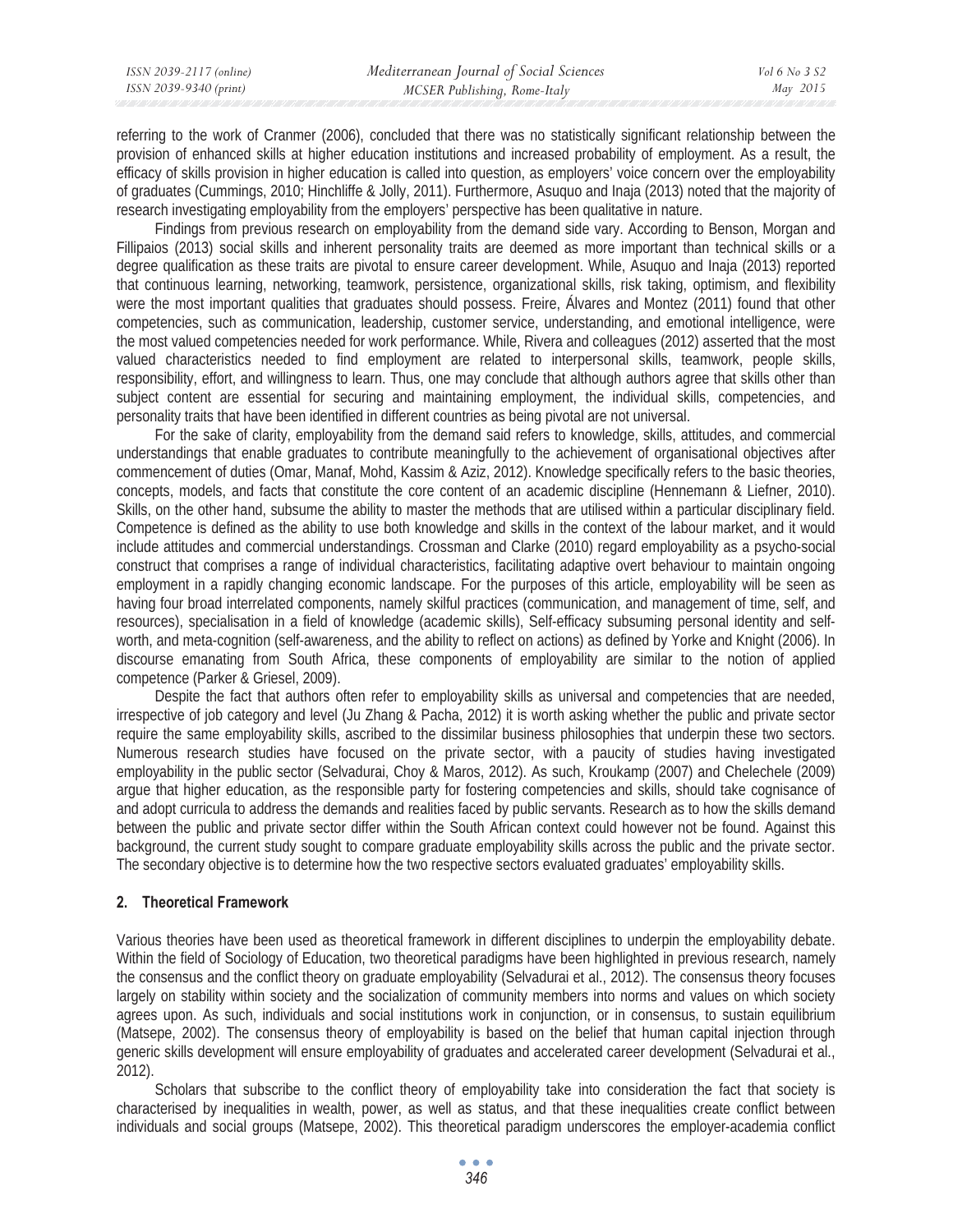| ISSN 2039-2117 (online) | Mediterranean Journal of Social Sciences | Vol 6 No 3 S2 |
|-------------------------|------------------------------------------|---------------|
| ISSN 2039-9340 (print)  | MCSER Publishing, Rome-Italy             | May 2015      |

and argues that employability cannot be the sole prerogative of higher education institutions. Consequently, employers should assume responsibility for providing workplace experiences that will increase employability (Selvadurai et al., 2012). However, employers face the overwhelming challenge of reacting to a rapidly changing external environment which is crucial to the survival of organisations at large (Stice, 2011). For this reason, employers expect graduates to be workplace-ready (Omar et al., 2012).

When considering employability from a Business Management Perspective two theories come to the fore namely the human development and human capital theory (Jonck, 2014). The first mentioned consider employability from the supply side and focus on a variation of skills including but not limited to knowledge generation, professional preparation, cultural knowledge and the enlightenment of the public sphere (Jonck, 2014; McLean, Abbas & Ashwin, 2012). The human capital theory underscores education as a primary economic enabler (Bridgstock, 2009) in which labour is seen as a factor of production (Mohr & Seymore, 2012). Within the framework of the human capital theory, the term human capital refers to the quality of labour, thus the skills, knowledge and health of employees (Morh & Seymore, 2012). Consequently, it can be deduced that the term human capital is similar to the definition of employability skills which refers to the knowledge, skills and commercial understanding of labour (Omar et al. 2012).

### **3. Method**

The primary aim of the study was to compare the private and the public sector in respect of their evaluation of graduates' employability skills in the Manaung area of the Free State Province in South Africa.

#### *3.1 Participants*

The respondents represented small and medium-sized enterprises, large organisations, and public sector bodies, predominantly from the central region of South Africa. Only those in management positions were included in the sample ascribed to the fact that the perspectives of employers were elicited. A total of 503 questionnaires were received from a variety of employers, equally divided between the private and the public sector. The private sector included the industries of finance and banking, construction, logistics and transportation, hospitality, service delivery, and other miscellaneous industries. The respondents held a variety of positions, including human resources (HR) manager, head of department (HOD), line manager, and sole proprietor. The fact that the respondents reflected a broad range of organisational structures enabled the voice of employers to emerge across organisational size and structure. A comprehensive description of the demographic composition of the sample is discussed in the following section.

#### *3.2 Research design*

An embedded mixed method approach was utilised to obtain insights into employers' evaluation of graduates' employability skills. De Lisle (2011) traced the usage of dual methodologies within organizational research back to Jick (1979). The reason for using mixed method research designs can be attributed to the stance that in applied Social Sciences, there are "complex and multiplex social phenomena that are not amenable to single frame probing" (De Lisle, 2011: 89). Although the study utilized an embedded mixed method research design this paper only report on the quantitative results as part of a larger research project.

Two characteristics of the research design under discussion were that it was a cross-sectional and an *ex post facto*  research design. The research design was cross-sectional in that data collection took place at a single point in time, without repeat measures, and no experimental intervention took place. The research design was *ex post facto* by virtue of the fact that respondents belonged to the different independent variables prior to the commencement of the study. Moreover, both quantitative and qualitative data were sourced in that respondents were given the opportunity to identify additional skills deemed important to participants that were not included in the questionnaire.

#### *3.3 Data collection instrument*

An unabridged questionnaire based on an employability skills model that was developed as part of a doctoral study, with a reliability of .97 and an inter-item correlation of .405340 (De Jager, 2004), was used to collect the data. The selfadministered questionnaire consisted of three sections, covering biographical variables, critical cross-field outcomes, and graduate attributes, respectively. The critical cross-field outcomes evaluated included problem-solving skills, teamwork, self-responsibility, research skills, communication, technological and environmental literacy, and the development of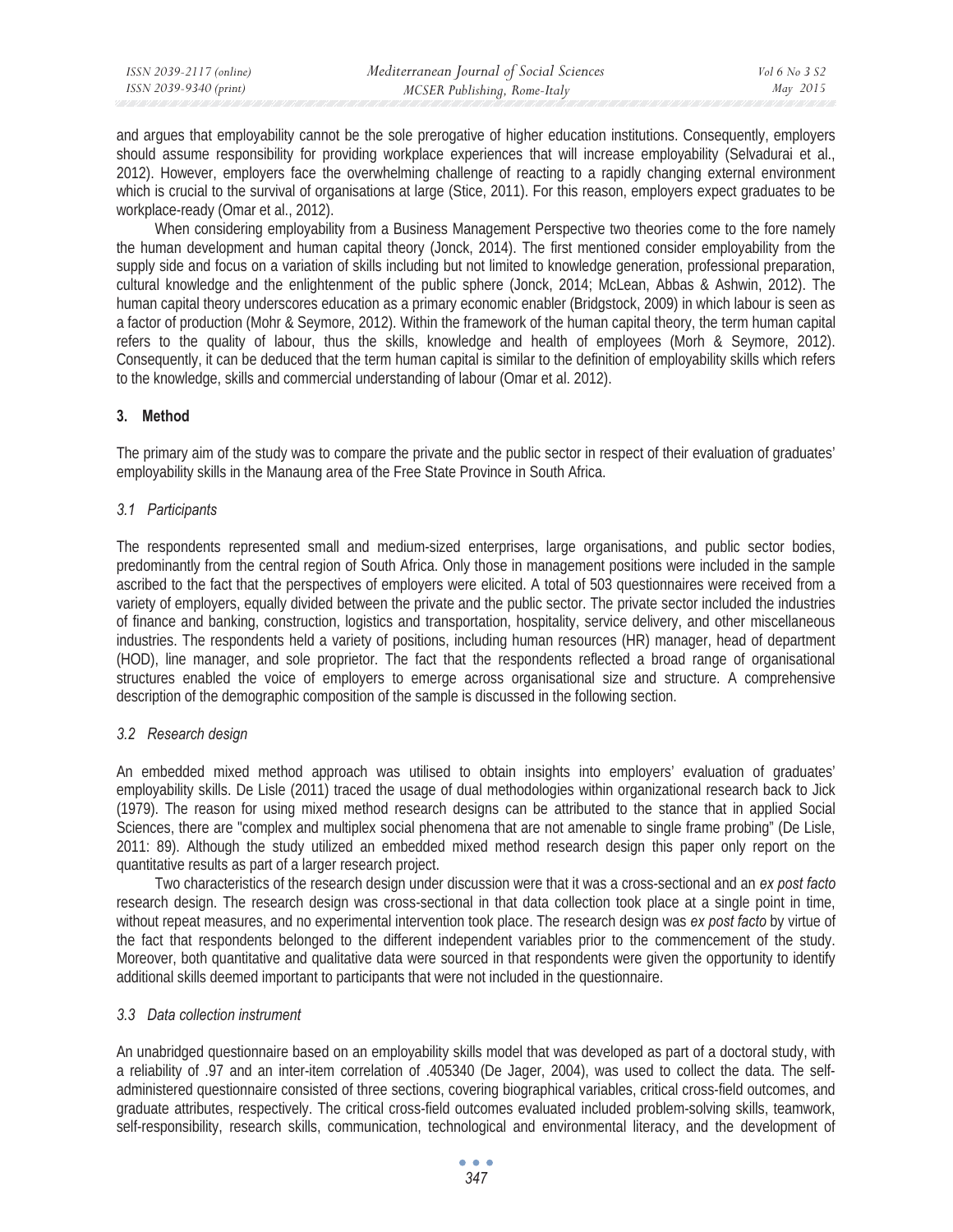| ISSN 2039-2117 (online) | Mediterranean Journal of Social Sciences | Vol 6 No 3 S2 |
|-------------------------|------------------------------------------|---------------|
| ISSN 2039-9340 (print)  | MCSER Publishing, Rome-Italy             | May 2015      |

macro-vision skills. Graduate attributes that were evaluated included job-seeking skills, academic skills, personal and career management, interpersonal skills, work ethic, and computer literacy. Both the critical cross-field outcomes and the graduate attributes were measured using a four-point Likert scale, where the points ranged on a continuum from complete disagreement to complete agreement, represented by the numbers 1 to 4, in that order. A supplementary openended question was included to provide respondents with the opportunity to identify any employability skills that had not been mentioned in the questionnaire.

Jonck and Minnaar (2015: 230) validated the measuring instrument for the Faculty of Management Sciences and found by means of both exploratory and confirmatory factor analysis that four factors were responsible for the majority of the variance. The four underlying factors subsumed interpersonal skills, Critical Cross Field Outcomes, job-related activities and academic skills which accounted for 42.297% of the variance in perceived employer evaluation of graduates' employability skills. The total questionnaire accounted for 61.745% of the variance (Jonck & Minnaar, 2015: 233). Alpha estimates for the subscales ranged from 0.863 to 0.922. Additionally, maximum likelihood and robust statistics found that the model used was a good fit (Jonck & Minnaar, 2015: 235).

#### *3.4 Procedure*

Seeing as one of the employability skills required of graduates is research skills, students from a Research Methodology class at a local higher education institution were used as fieldworkers. As such, the questionnaire and consent form were posted on an e-learning site and the fieldworkers had to each go to 5 organizations to complete 5 questionnaires for additional marks. To ensure the credibility of this procedure each survey had to be stamped by the organization, although the participants remained anonymous. Without the stamped signed consent form the questionnaire was omitted from the final sample.

### *3.5 Data analysis*

Cronbach's alpha coefficients were used to determine the reliability of the measuring instrument, which ranged from .86 for Section B to .97 for Section C, and .97 for the scale as a whole. Descriptive statistical analysis comprising of frequencies, percentages, the median, mean and standard deviation was carried out. Inferential statistical analysis was performed with the use of a T-test for independent means to determine the statistically significant differences between the private and the public sector.

## *3.6 Ethical considerations*

Ethical guiding principles were complied with, in that a letter of consent had to be signed by each respondent. The letter stated that participation was voluntary and anonymous, thereby ensuring confidentiality of the respondents. The respondents were informed of the aims, purpose, and intended uses of the research project, and full particulars of the principal researcher were given. No physical or psychological harm was caused as a result of participation in the project (May, 2011).

## **4. Results**

To contextualise the findings Table 1 overleaf illustrates the demographic composition of the sample in each sector. As can be seen from Table 1, the majority of respondents working in the public sector were line managers (n = 153; 61.2%) followed by human resources managers or officers ( $n = 59$ ; 23.6%) and Head of Departments ( $n = 19$ ; 7.6%). In the private sector, the majority of the respondents were also line managers ( $n = 125$ ; 49.4%), followed by human resources managers or officers ( $n = 41$ ; 16.2%) and Brach managers ( $n = 38$ ; 15.0%). With regard to age, the majority of the respondents in the public sector were between 30-39 years ( $n = 114$ ; 45.6%) and 40-49 years ( $n = 88$ ; 35.2%). This was also the case in the private sector, where 117 respondents (46.3%) were between 30-39 years, and 76 respondents (30%) were between 40-49 years. In terms of gender, the sample from the public sector consisted of 142 males (56.8%) and 108 females (43.2%), and the private sector sample consisted of 148 males (58.5%) and 105 females (41.5%). With regard to academic qualifications, most respondents in the public sector sample had a diploma or a degree ( $n = 142$ ; 56.8%), as was the case in the private sector sample ( $n = 141$ ; 55.7%).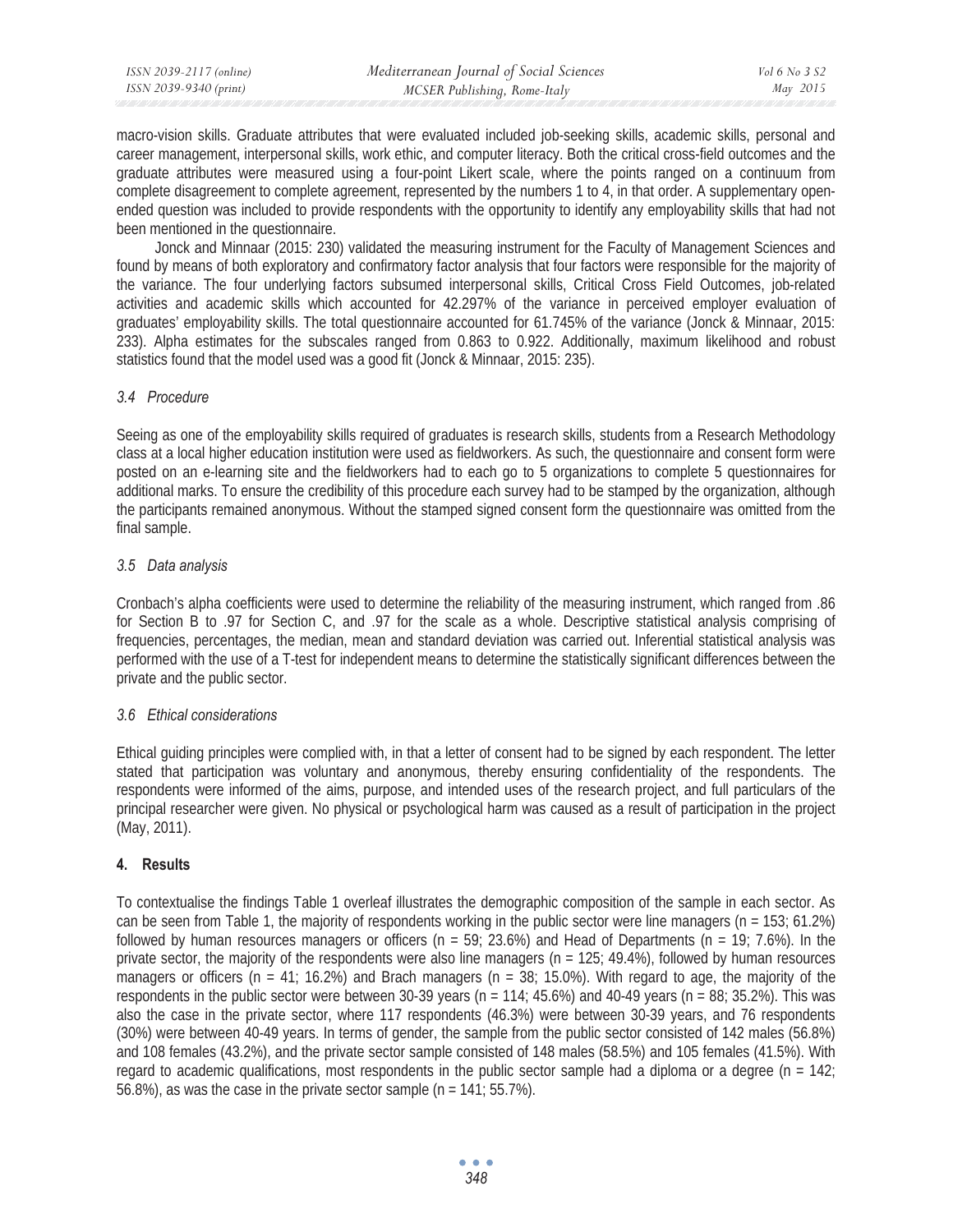| Variable      | Sector                | ornographic composition or the respondents per sector (ii)<br>Level of the variable | n               | $\frac{0}{6}$     | <b>Cumulative %</b> |
|---------------|-----------------------|-------------------------------------------------------------------------------------|-----------------|-------------------|---------------------|
|               |                       | HR manager/officer                                                                  | $\overline{59}$ | 23.6              | 23.6                |
|               |                       | Branch manager                                                                      | $\overline{18}$ | 7.2               | 30.8                |
|               | <b>Public Sector</b>  | HOD                                                                                 | 19              | 7.6               | 38.4                |
|               |                       | Line manager                                                                        | 153             | 61.2              | 99.6                |
| Position      |                       | Sole proprietor                                                                     | $\mathbf{1}$    | 0.4               | 100                 |
|               |                       | HR manager/officer                                                                  | 41              | 16.2              | 16.2                |
|               |                       | Branch manager                                                                      | $\overline{38}$ | 15.0              | 31.2                |
|               | <b>Private Sector</b> | <b>HOD</b>                                                                          | 26              | 10.3              | 41.5                |
|               |                       | Line manager                                                                        | 125             | 49.4              | 90.9                |
|               |                       | Sole proprietor                                                                     | 23              | 9.1               | 99.2                |
|               |                       | 20-29 years                                                                         | 28              | 11.2              | 11.2                |
|               |                       | 30-39 years                                                                         | 114             | 45.6              | 56.8                |
|               | <b>Public Sector</b>  | 40-49 years                                                                         | 88              | 35.2              | 92.0                |
|               |                       | 50-59 years                                                                         | 17              | 6.8               | 98.8                |
|               |                       | $60+years$                                                                          | $\overline{3}$  | $\overline{1.2}$  | 100                 |
| Age           | <b>Private Sector</b> | 20-29 years                                                                         | $\overline{43}$ | 17.0              | 17.0                |
|               |                       | 30-39 years                                                                         | 117             | 46.2              | 63.2                |
|               |                       | $40-49$ years                                                                       | $\overline{76}$ | 30.0              | 93.3                |
|               |                       | 50-59 years                                                                         | $\overline{12}$ | 4.7               | 98.0                |
|               |                       | $60+years$                                                                          | $\overline{5}$  | $\overline{2.0}$  | 100                 |
|               |                       | Male                                                                                | 142             | $\overline{56.8}$ | 56.8                |
| <b>Gender</b> | <b>Public Sector</b>  | Female                                                                              | 108             | 43.2              | 100                 |
|               | <b>Private Sector</b> | Male                                                                                | 148             | 58.5              | 58.5                |
|               |                       | Female                                                                              | 105             | 41.5              | 100                 |
|               |                       | Grade 12                                                                            | 16              | 6.4               | 6.4                 |
|               |                       | Diploma/degree                                                                      | 142             | 56.8              | 63.2                |
|               | <b>Public Sector</b>  | Honours degree                                                                      | 59              | 23.6              | 86.8                |
|               |                       | Master's degree                                                                     | $\overline{29}$ | 11.6              | 98.4                |
|               |                       | PhD                                                                                 | $\overline{4}$  | 1.6               | 100                 |
| Qualification |                       | Grade 12                                                                            | $\overline{22}$ | 8.7               | 8.7                 |
|               |                       | Diploma/degree                                                                      | 141             | 55.7              | 64.4                |
|               | <b>Private Sector</b> | Honours degree                                                                      | 69              | 27.3              | 91.7                |
|               |                       | Master's degree                                                                     | 18              | 7.1               | 98.8                |
|               |                       | PhD                                                                                 | $\overline{3}$  | 1.2               | 100                 |

**Table 1:** Demographic composition of the respondents per sector (n = 503)

Table 2 and Table 3 below illustrate the measures of central tendency for the Critical Cross-field Outcomes (CCFO's) and the Graduate Attributes (GA's) per sector.

|                       | Table 2: Measures of central tendency for the critical cross-field outcomes (CCFO's) and the graduate attributes (GA's) |  |  |  |  |
|-----------------------|-------------------------------------------------------------------------------------------------------------------------|--|--|--|--|
| for the public sector |                                                                                                                         |  |  |  |  |

| Variable         |        | Level of the variable                    | Lower quartile | Upper quartile | Median | <b>SD</b>    |
|------------------|--------|------------------------------------------|----------------|----------------|--------|--------------|
|                  |        | Problem solving                          |                | 4              | 3      | 3.01 0.776   |
|                  |        | Teamwork                                 |                | 4              | 3      | 3.22 0.758   |
|                  |        | Self-responsibility                      |                | 4              | 3      | 3.10 0.770   |
|                  | CCFO's | Research skills                          |                | 4              | 3      | 2.98 0.850   |
|                  |        | Communication                            |                | 4              | 3      | 3.17 0.754   |
| sector<br>sector |        | Technological and environmental literacy | 2.75           | 4              | 3      | 2.98 0.801   |
|                  |        | Macro-vision skills                      |                | 3              | 3      | 2.75 0.847   |
| Public<br>Public |        | Job-seeking skills                       | 2.83           | 3.50           | 3.08   | 3.09 0.579   |
|                  |        | Academic skills                          | 2.63           | 3.25           | 3      | 2.97 0.548   |
|                  | Ga's   | Personal/career management               | 2.64           | 3.27           | 2.82   | 2.95 0.533   |
|                  |        | Interpersonal skills                     | 2.70           | 3.50           | 3      | 3.08 0.560   |
|                  |        | Work ethic                               | 2.60           | 3.60           | 3      | $3.02$ 0.662 |
|                  |        | Computer literacy                        | 3              | 4              | 3      | 3.37 0.640   |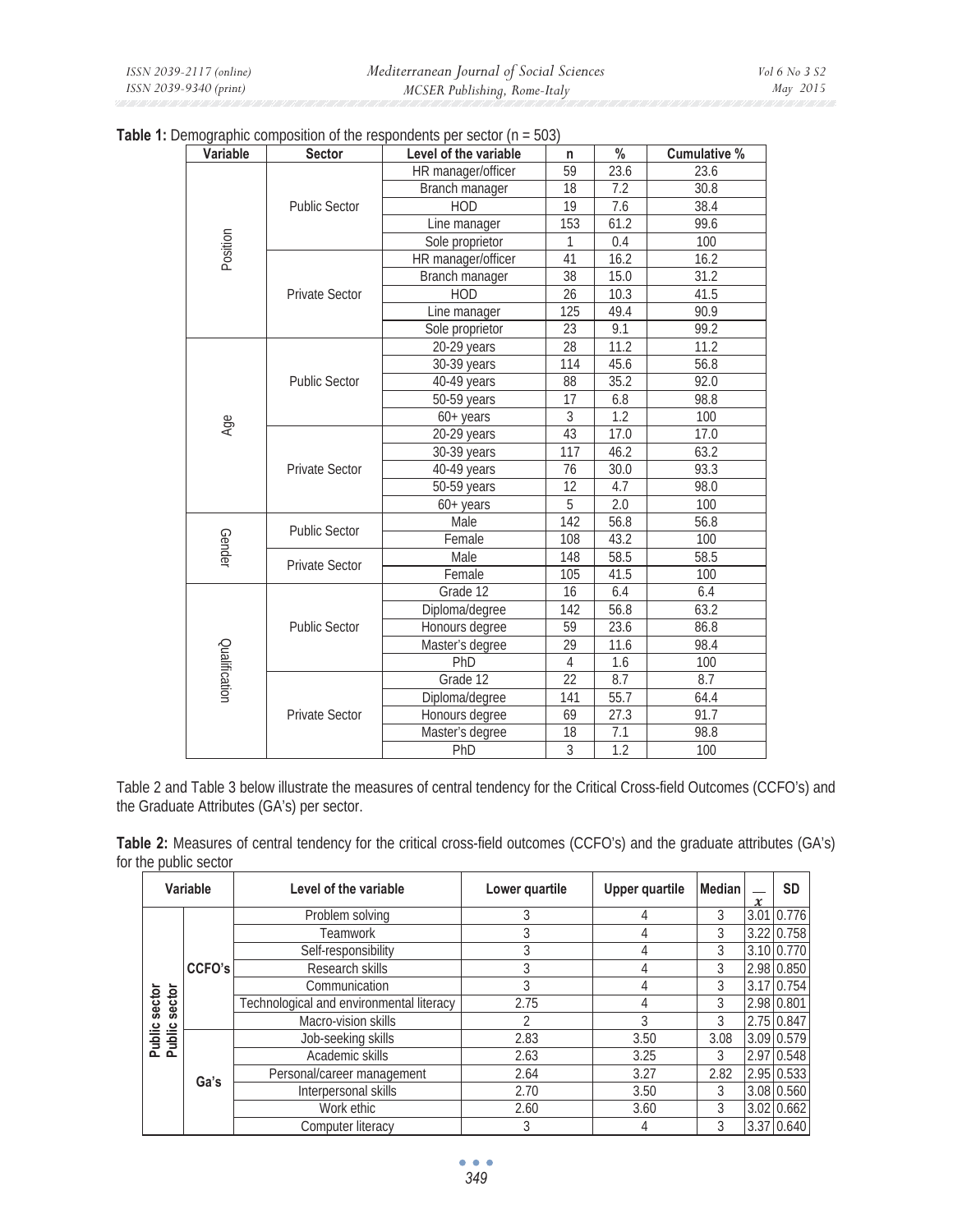**Table 3:** Measures of central tendency for the critical cross-field outcomes (CCFO's) and the graduate attributes (GA's) for the private sector

|                    |        | Problem solving                          | 2              | 3            | 3    | 2.92 | 0.722 |
|--------------------|--------|------------------------------------------|----------------|--------------|------|------|-------|
|                    |        | Teamwork                                 | 3              | 4            | 3    | 3.23 | 0.719 |
|                    |        | Self-responsibility                      | $\mathfrak{D}$ | 4            | 3    | 2.93 | 0.81  |
|                    | CCFO's | Research skills                          | 2              | 3.5          | 3    | 2.87 | 0.872 |
|                    |        | Communication                            | 3              | 3<br>4       |      | 3.10 | 0.773 |
| sector<br>sector   |        | Technological and environmental literacy | $\mathfrak{D}$ | 4            | 3    | 2.97 | 0.814 |
|                    |        | Macro-vision skills                      | 2              | 3            | 3    | 2.70 | 0.764 |
| Private<br>Private |        | Job-seeking skills                       | 2.67           | 3.50         | 3    | 3.07 | 0.543 |
|                    |        | Academic skills                          | 2.63           | 3.25<br>2.88 |      | 2.93 | 0.511 |
|                    | Ga's   | Personal/career management               | 2.64           | 3.27         | 2.82 | 2.92 | 0.502 |
|                    |        | Interpersonal skills                     | 2.60           | 3.40         | 3    | 2.98 | 0.548 |
|                    |        | Work ethic                               | 2.60           | 3.40         | 3    | 2.96 | 0.617 |
|                    |        | Computer literacy                        | 3              | 4            | 3    | 3.27 | 0.696 |

The measures of central tendency for each sector, shown in Table 2 and 3, indicated that respondents from both the public and the private sector were reasonably satisfied with the critical cross-field outcomes that are currently embedded in all higher education curricula. The critical cross-field outcome that respondents from both the public and the private sector were most satisfied with was teamwork. Respondents from both sectors were least satisfied with the development of macro-vision skills, which refers to demonstrating an understanding of the world as a set of interrelated systems, by recognising that problem solving does not occur in isolation. In terms of graduate attributes, respondents from both the private and the public sector were most satisfied with computer literacy and least satisfied with personal or career management.

To test the main hypothesis of the paper that was: "There is no statistical significant difference between the public and the private sector in terms of the employability skills required by employers" a T-test was performed with results depict in Table 4 below.

| Variable                   | Level of the variable                    | F value | DF      | p-value  |
|----------------------------|------------------------------------------|---------|---------|----------|
|                            | Problem solving                          | 0.028   | 497.451 | 0.174    |
|                            | Teamwork skills                          | 0.098   | 498.920 | 0.936    |
|                            | Self-responsibility                      | 1.470   | 498.095 | $0.015*$ |
| CCFO's                     | Research skills                          | 2.401   | 500.912 | 0.151    |
|                            | <b>Communication skills</b>              | 0.183   | 500.920 | 0.283    |
|                            | Technological and environmental literacy | 0.136   | 500.995 | 0.871    |
|                            | Development of macro vision              | 2.977   | 494.532 | 0.467    |
|                            | Job-seeking skills                       | 0.502   | 498.136 | 0.630    |
|                            | Academic skills                          | 1.080   | 497.610 | 0.426    |
| <b>Graduate attributes</b> | Personal/career management               | 0.832   | 498.349 | 0.634    |
|                            | Interpersonal skills                     | 0.179   | 500.434 | $0.040*$ |
|                            | Work ethic                               | 3.583   | 497.549 | 0.297    |

**Table 4:** T-test results for the two sectors and the dependent variables critical cross-field outcomes and graduate attributes (Equal variances not assumed)

 $^{\star}$  p  $\leq 0.05$ 

Table 4 indicated that the private and public sectors were statistically significantly differed from each other only in respect of the evaluation of self-responsibility and interpersonal skills on the 95 percentile. Self-responsibility refers to the ability of an individual to organise and manage themselves and their activities responsibly and effectively (Ramphele, as cited in De Jager, 2004). Interpersonal skills is defined as dealing effectively with others, having hazel free interaction as well as positive relationships with people (DuBrin, as cited in De Jager, 2004). None of the other critical cross-field outcomes or graduate attributes showed any statistically significant difference on either the 95<sup>th</sup> or the 99<sup>th</sup> percentile. Interestingly enough, it would seem as if the public sector participants evaluated the graduates' employability skills specifically related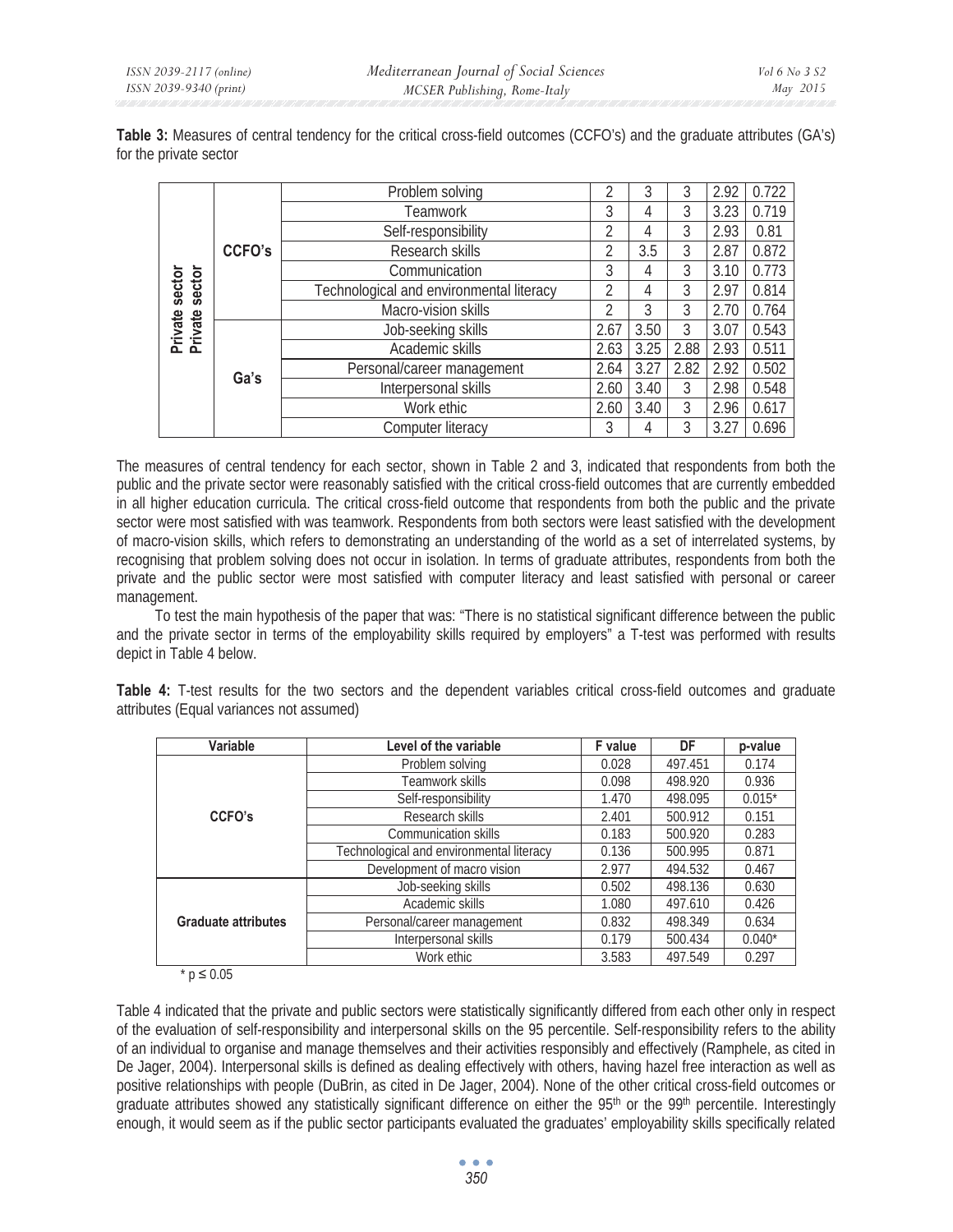to self-responsibility and interpersonal skills in a less favourable light than the private sector as seen in Table 2 and 3.

#### **5. Discussion of Results**

The results of the study have indicated that the private and the public sector require mostly the same employability skills from graduates in order to be employable in both these sectors. In addition, the public sector respondents evaluated graduates employability skills with reference to self-responsibility and interpersonal skills in a less favourable light that participants from the private sector. These results are in accordance with findings from Bester and Boshoff (2009) who indicated that public sector managers identified interpersonal skills, self-discipline, time management, and an internal locus of control as some of the skills lacking in graduates entering the public sector. In addition, Chelechele (2009) noted that poor service delivery is a result of inefficiency and ineffectiveness in the public sector with the last mentioned as a result of a lack of skills. Consequently, the hypothesis is rejected with specific reference to interpersonal skills and selfresponsibility. Because the world of work is continually changing, it is important that higher education institutions continue to develop course curricula to include relevant employability skills (Alibeigi & Zarafshani, 2006). Although technical skills have previously been sufficient to find a job, the current situation has changed, ascribed to globalisation, technological advances, skills shortages and a scarcity of jobs, particularly in South Africa.

From the findings one can also conclude that differences between the private and the public sector in terms of graduate requirements are decreasing. This may be attributed to changes in the two different business philosophies that have traditionally underpinned these sectors. Ascribed to changes in the external environment and increased pressure from communities in terms of service delivery, both the private and the public sector are increasingly moving towards a business model that focuses on providing quality service to consumers. Therefore, it is not surprising that only minor differences currently exist between these two sectors in terms of employability skills. It is important that higher education respond appropriately to the changes that are occurring within the two sectors, because they are training and preparing graduates for entry into these sectors.

#### **6. Recommendation**

It is recommended that higher education institutions, and specifically qualifications in public administration, should place stronger emphasis on research skills in undergraduate programmes. The presentation and assimilation of knowledge by students in different formats, including oral presentation of information, should be encouraged and examined. Information should also be innovatively re-contextualised in all subjects. Furthermore, it is recommended that a generic business administration subject should be developed and incorporated into the curriculum, focusing on customer service, telephone etiquette, punctuality, and work ethic. In addition to this, soft skills also need to be considered. Soft skills are defined as "those skills – over and above technical knowledge and expertise in the chosen field – required for an individual to related to and survive and succeed in his or her environment" (Ramesh & Ramesh, 2010). Some soft skills which should form part of curricula are emotional intelligence, problem-solving skills, stress management skills, time management skills, and career self-assessment skills. Although social media skills were not evaluated in this research project, Benson, Morgan and Filippaios (2014) assert that social media skills are becoming increasingly important, and that they should be built into the learning experience at higher education level.

#### **7. Conclusion**

Worldwide, higher education institutions are placing increased focus on employability skills. Graduates of these institutions are employed by both the private and the public sector, and because these two sectors have different philosophical underpinnings, one would expect that they would focus on different employability skills. This assumption was however not supported by the findings of this paper which indicated that the private and public sector participants only differ in terms of their evaluation of self-responsibility and interpersonal skills of graduates. In order to ensure that graduates are industry-ready, further empirical research is recommended, particularly in relation to the improvement of current syllabi.

#### **References**

Alibeigi, A.H., & Zarafshani, K. (2006). Are agricultural graduates meeting employers' expectations? A perspective from Iran. *Perspectives in Education,* 24(3): 53-61.